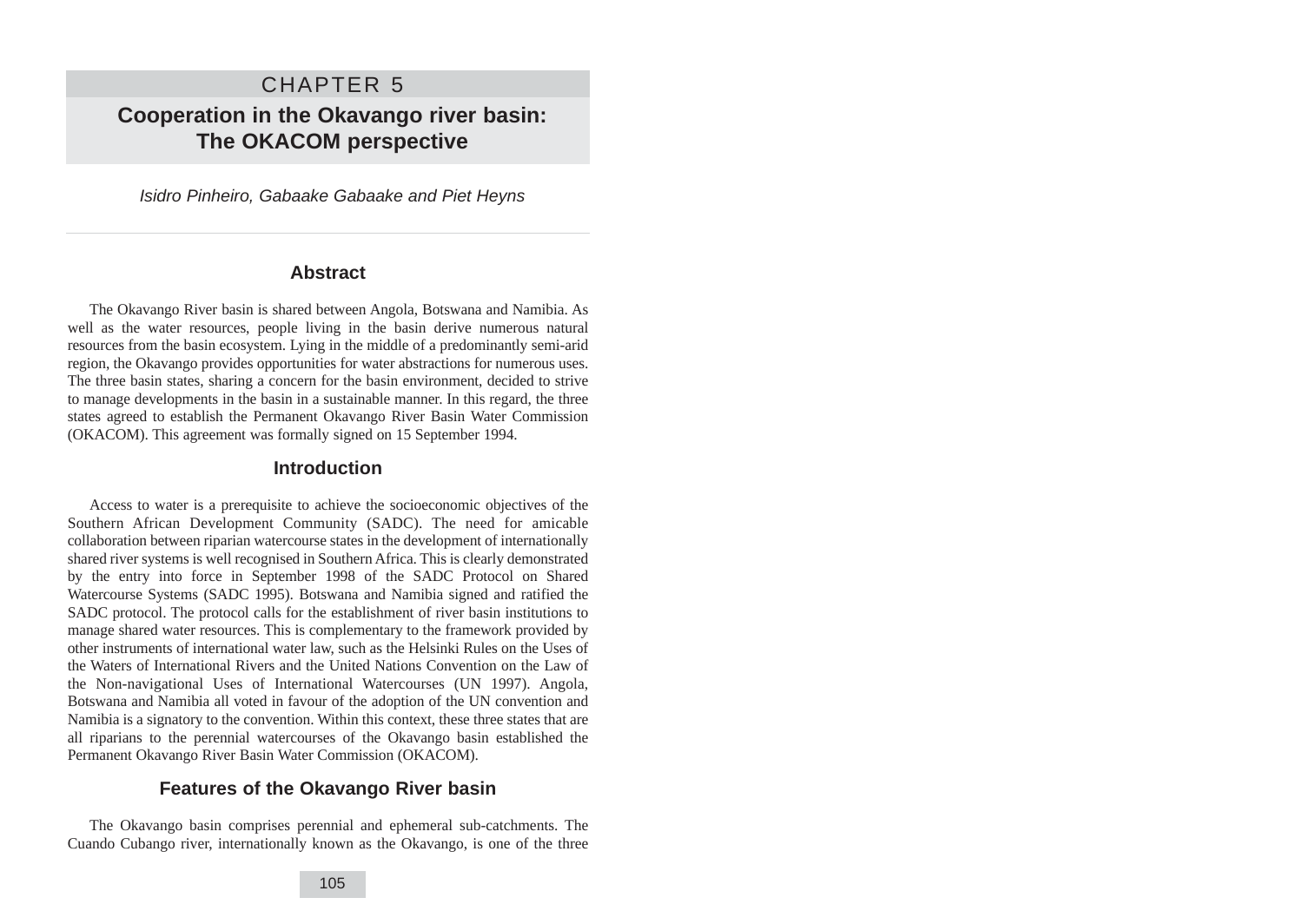main rivers in Southern Angola. The Cubango and Cuito rivers are in the perennial or active part of the catchment. They originate east of Huambo on the Bie plateau in southern Angola. Both rivers flow in a south-easterly direction towards the Okavango Delta in Botswana.

The river is surrounded by the basins of Cuando to the east, the Zambezi to the north-east, the Kwanza to the north and the Cunene to the west, as well as an undefined drainage area known as the Cuvelai basin.

The exact extent of the southern perimeter of the Okavango basin is not well defined, but the watercourse system drains about  $725,000 \text{ km}^2$  in the central Southern African subcontinent. The basin covers four watercourse states: Angola, Botswana, Namibia and Zimbabwe (see table 1 and, for more information, see map 1).

The rainfall over the catchment is seasonal and summer rainfall conditions prevail. The perennial runoff entering the lower Okavango ends up as a swamp in the Okavango Delta. In the high flood season, the swamp covers an area of about 15,850 km<sup>2</sup>. During years of good flows, outlets from the delta may carry water as far as the Ngami and Dow lakes in the Makgadikgadi salt pans. In exceptional cases, the water may spill into the Cuando system through the Magweqgana at the Selinda Spillway, thus becoming part of the Zambezi system.

The Cubango (called Kavango in Namibia) forms the border between Angola and Namibia over a distance of some 400 kilometres between Mbambi in the west and Andara in the east. At Andara, just downstream of the confluence of the Kavango and the Cuito, the river turns to the south across 50 kilometres of Namibian territory in the Caprivi Strip on its way to Botswana.

The mean annual rainfall in the headwaters of the Okavango in Angola is 1,200 mm, but decreases to 600 mm in the middle Okavango. Further southwards, the precipitation is between 300 and 400 mm in Namibia and Botswana, respectively. The Okavango yields about 9,863 million  $m<sup>3</sup>$  (rounded off to 10 km<sup>3</sup>) of water per annum on average at Mohembo on the border between Botswana and Namibia, just upstream of the so-called Panhandle of the Okavango Delta.

Due to the topography of the catchment in Angola, there is good potential for hydropower generation and the soil is suitable for irrigation, especially on the plains along the river where it forms the border between Angola and Namibia.

The Omatako River catchment in Namibia is topographically linked to the perennial Okavango River, but due to the low mean annual rainfall of less than 400 mm in the headwaters, the river is ephemeral. Due to the sandy nature of the terrain, no runoff has actually reached the Okavango in living memory. There are also a number of other ephemeral watercourses that flow eastwards from Namibian territory across the border into Botswana in the direction of the Okavango Delta, but these watercourse systems all dissipate in the Kalahari Desert before reaching the delta. Therefore, all the runoff up to Mohembo is in effect derived from the Angolan part of the catchment.

## **Table 1**

#### **The Okavango basin**

| Watercourse<br>state | Area<br>(km <sup>2</sup> ) | Percentage of<br>total area | <b>Runoff</b><br>contribution<br>at Mohembo<br>$(km^3/a)$ |
|----------------------|----------------------------|-----------------------------|-----------------------------------------------------------|
| Angola               | 200,000                    | 28                          | 10                                                        |
| <b>Botswana</b>      | 340,000                    | 46                          | $\Omega$                                                  |
| <b>Namibia</b>       | 165,000                    | 23                          | $\Omega$                                                  |
| <b>Zimbabwe</b>      | 20,000                     | 3                           | 0                                                         |
| <b>Total</b>         | 725,000                    | 100                         | 10                                                        |

Note: Figures rounded off.

The mean annual summer rainfall in the Nata River catchment in Zimbabwe (where it is known as the Amanzamnyama River) is 500 mm and therefore runoff in the river is ephemeral. It flows into the north-east reaches of the Makgadikgadi Pan in Botswana. The pan is topographically connected to the Okavango Delta via the Boteti River, but the runoff in the Nata reaches neither the Boteti nor the Okavango. The mean annual rainfall over the catchment in Botswana is 400 mm.

The Okavango is one of the most pristine river systems in Southern Africa, if not in the world. Although large portions of the catchment in Angola, Namibia, Botswana and Zimbabwe are suitable and are used for stock farming, the effects of land degradation or mining and industrial development have not been a significant threat to the watercourse system.

The catchment in Botswana is used for stock farming and large game parks have been created in the delta area. These parks are a major attraction for international tourism. The population centred around the delta also rely on the wetland resources and tourism for their existence.

## **National perspectives**

The Okavango River basin traverses an area that is predominantly semi-arid. Therefore, the water carried by the river and the wetland resources it supports provide a livelihood for the residents of the basin. In all three basin states of the Okavango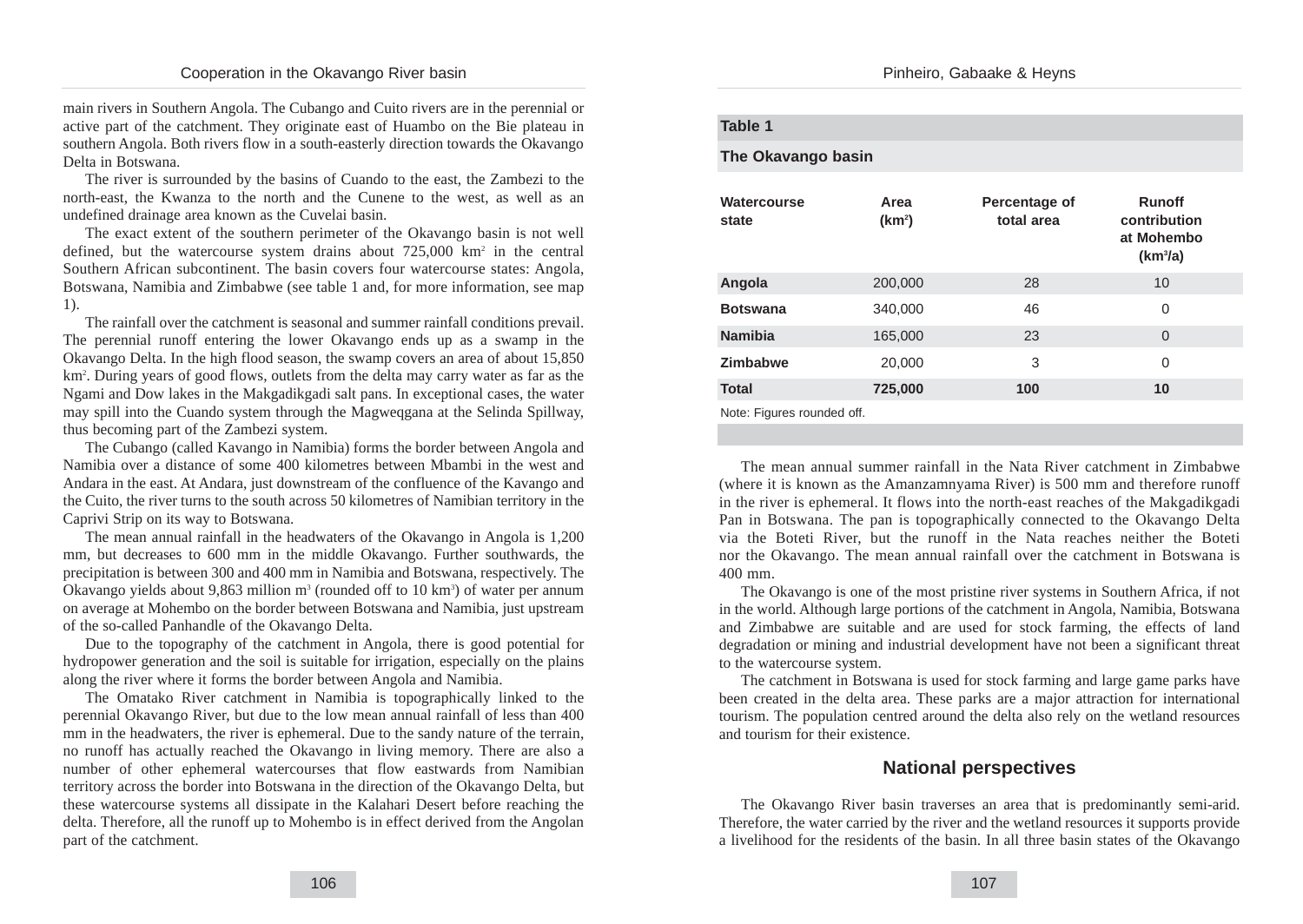# **Map 1**

**The Okavango River basin** 



River plans have been made on how best to utilise the water and the unique environment that the basin provides.

# **Angola**

With the advent of peace, it is now possible to put in place programmes and projects focused on the displaced population in order to move them back to their areas of origin. This will ensure their place or engagement in upcoming agricultural projects. This priority is viewed as a global and strategic action to combat poverty and bring development in the short and long term to the country in general.

At this crucial stage, Angolan government programmes show that a great deal of financial resources are directed to actions focused on reconstruction, recovery and rehabilitation of all basic infrastructure such as roads, water and energy supply, as well as health and education services to improve the social conditions of the population wherever they are needed.

With Angola's existing potential, recovery can be rapidly made since the government has adopted an open door policy for joint ventures in most of the vital areas of the economy.

The upstream basin offers good conditions for the development of agricultural projects, with great potential for hydroelectric and agro-industrial projects that can be realised in the short and long term.

There are also other major government investment programmes in the pipeline (PIP 2002) that constitute a good source for employment in the region.

The ecotourism industry is another economic activity that cannot be neglected. A large part of the basin allows for the utilisation of different zones for the development of tourism projects similar to those already being implemented in the other basin states. In the long term, this will create conditions for the rehabilitation of wildlife, national parks and game reserves on the Angolan side. This will alleviate the great burden created by overpopulation of some species in the habitats of the two states.

It is important to note that, despite the good potential of Angola, it still has to achieve significant social recovery and reconstruction. This includes the rehabilitation of infrastructure, the promotion and revitalisation of productive activities, and the development of the capacity of local administrations to encourage the rural population to participate in community projects. These constraints need to be addressed so that the country can move forward.

## **Botswana**

Botswana lies at the distal end of the Okavango River basin. All the water reaching the delta is derived from Angola, the upstream basin state. Being at the furthest end, the properties of the water that reaches the delta, both in terms of quantity and quality, depend very much on activities in the upstream states.

The presence of a vast body of water in a predominantly dry area has created a unique environment. From the natural environment and human settlements to a diverse animal and plant species, the Okavango Delta supports an ecosystem with entities that are highly dependent upon water.

While much of the surrounding area is influenced by the semi-arid nature of the Kalahari, the delta and its peripheries are characterised by lush vegetation drawing water from the perennially and seasonally flooded swamp.

A number of settlements have been established in and around the periphery of the delta all the way from Mohembo, close to the border with Namibia, down to the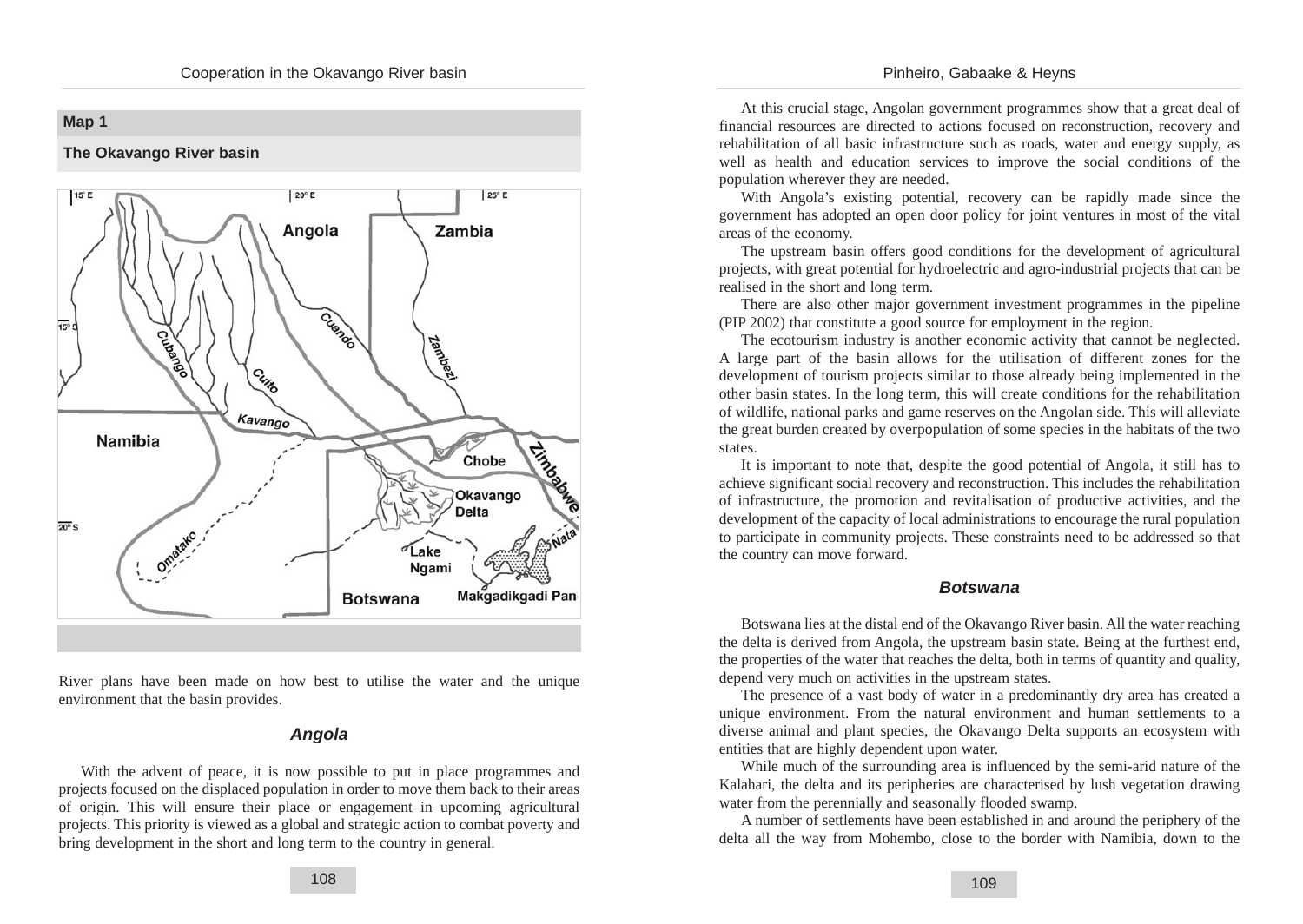villages along the banks of the Boteti River. These settlements rely on the system for their sustenance, and make use of the various resources that it supports. The largest of the settlements is the town of Maun, at the distal periphery of the delta.

The surface waters of the Okavango provide a ready source for livestock watering. From the early days, farmers have sustained their livestock from the waters of the delta, and grazed them on the grasses that grow in the seasonal swamp when the water recedes. As well as livestock, farmers also use seasonally flooded plains for crop production.

The mainly undisturbed wilderness environment and diverse wildlife are significant tourist attractions. Over the years, the tourism industry has consistently grown, and the delta has been a prime destination. The government of Botswana makes all possible efforts to keep the delta as a prime tourist attraction. In this regard, the government has opted for a low-volume/high-cost tourism policy.

In a thirsty land like Botswana, permanent water such as that found in the Okavango system represents a valuable source to meet various water needs. However, the remoteness of the delta from the major demand centres has ensured that it has remained relatively untouched. Apart from supply to settlements around the delta, no major abstractions have been effected.

The furthest location where water from the Okavango has been used is the Orapa diamond mine. However, apart from dredging a short reach in the Lower Boro during the early 1970s, no major engineering interventions have been undertaken. During good flows, which have not been experienced for a number of years now, water is able to reach the draw-off point for the mine naturally by flowing down the Boteti River.

Over the years, the delta has been viewed as a potential source to meet domestic, agricultural and other needs. In 1977, the United Nations Development Programme (UNDP) commissioned a study by the Food and Agriculture Organisation (FAO 1977) to investigate the Okavango Delta as a primary water resource for Botswana. This study looked at various aspects from engineering interventions, agricultural production, tourism, fisheries and others.

During the late 1980s, the government embarked on a project (Snowy Mountains Engineering Corporation 1987) to implement the recommendations of the UNDP/FAO report. The feasibility of the project was investigated, and detailed execution plans laid out. Engineering works that were recommended included dredging the Lower Boro to just inside the Buffalo fence, improving outflows from the delta, and a number of bunds to provide storage. However, before the project was implemented, environmental concerns were raised, and this led to the government suspending the project (IUCN 1992).

In carrying out activities in the delta, the government recognises the need to consult the different stakeholders. These range from citizens in the settlements around the delta, local and central government authorities, and different NGOs working in the delta.

The government of Botswana acceded to the Ramsar convention on 4 April 1997, and the Okavango Delta was listed as a Ramsar site of international importance. In accordance with article 3 of the convention, the country is required to promote the conservation and wise use of the delta. In this regard, the country, under the leadership of the National Conservation Strategy Agency, has embarked on a management plan for the whole delta.

The plan was necessitated by the fact that existing land-use plans for different areas are often guided by somewhat conflicting guidelines. These had to be integrated into a single overall planning framework.

The long-term goal of the management plan is to provide an integrated resource management plan for the Okavango Delta that will ensure its long-term conservation and will provide benefits for the present and future well-being of the people, through the sustainable use of its natural resources.

# **Namibia**

The Okavango wetland resources support the livelihood of about 140,000 people along the river and about 100,000 in the rest of the catchment in Namibia.

A preliminary study was done in 1969 on the development of a 40 megawatt (MW) hydropower station at the Popa Falls in the Caprivi Strip on Namibian territory (Department of Water Affairs, South-West Africa Branch 1969). In 1983, an assessment was made of the possibility to develop 30,000 hectares of land for irrigation on the Namibian side of the river (Department of Water Affairs 1984). At present, Namibia uses about 20 million  $m<sup>3</sup>$  of water per annum from the Okavango, mainly for domestic use and agricultural purposes.

Namibia has an extremely arid hydroclimate. The rivers in the interior of the country are therefore ephemeral in nature and the recharge to groundwater sources is limited. The potential of the surface runoff and the groundwater are respectively estimated at 200 and 300 million m<sup>3</sup> per annum or 500 million m<sup>3</sup> per annum in total. However, present estimates show that, in future, the managed water demand would exceed this figure by 2020. This means that Namibia will be looking to its perennial border rivers to augment the scarce water resources in the interior of the country.

Between 1970 and 1974, Namibia experienced growth rates of up to 7% per annum in the central area and an assessment was made of the water demand and supply situation. This led to the development of a proposed national water master plan (Department of Water Affairs, South-West Africa Branch 1974). The plan proposed, among others, the construction of the so-called Eastern National Water Carrier eventually to import water from the perennial Okavango River into the arid interior of central Namibia by 1986. It was decided to develop this project in five phases over time, depending on the actual increase in the estimated water demand, the yield performance of the internal water sources and the availability of capital funds for infrastructure development. The first phase of the project was the construction of the Von Bach dam, 70 kilometres to the north of Windhoek. The second phase of the project started in 1975 and two dams, the Swakoppoort and Omatako were completed and linked to the Von Bach dam. In view of the uncertainties leading up to the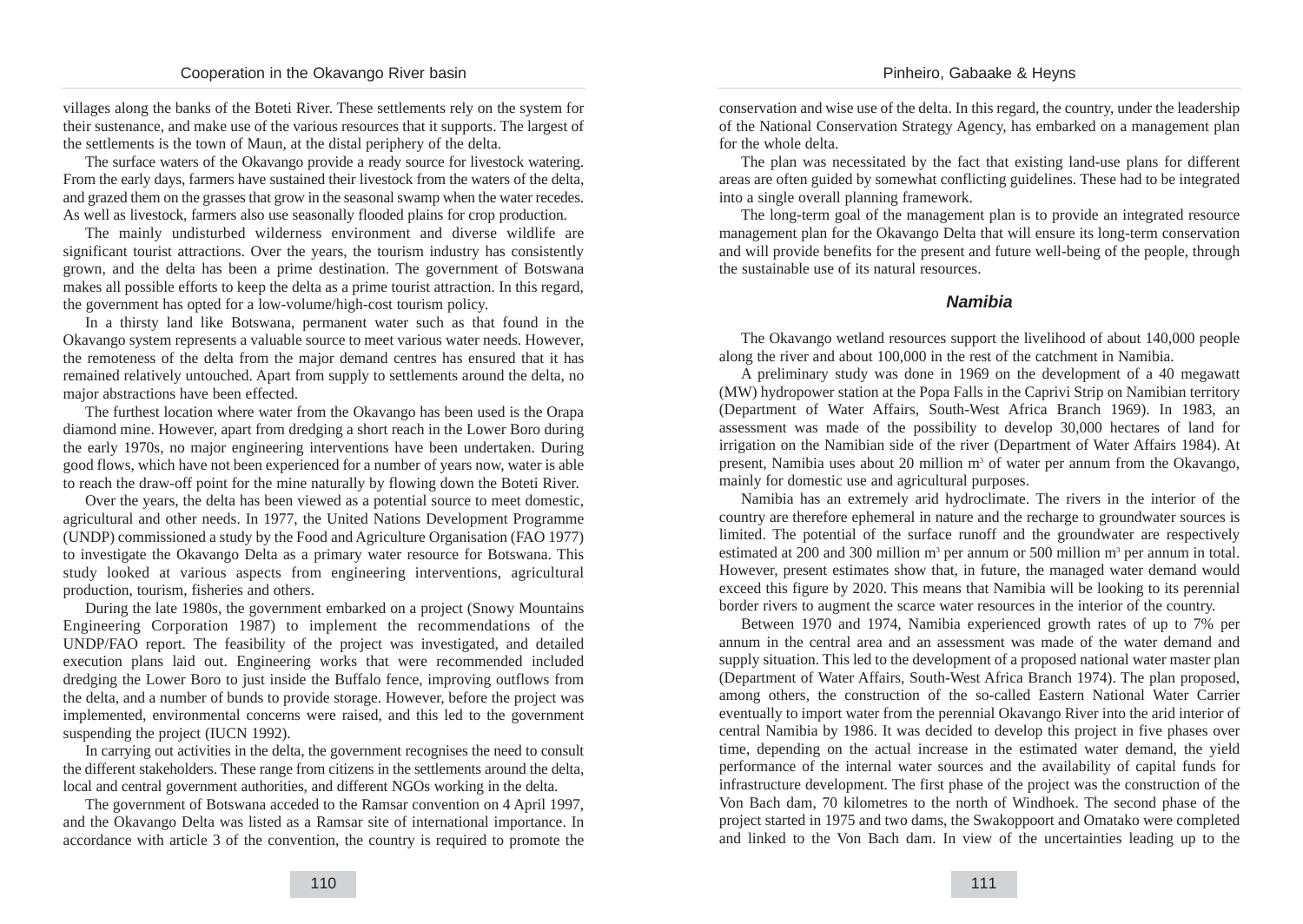independence of Namibia, economic growth could not be sustained and the need for the completion of the carrier was delayed beyond the original planned completion date. The third phase was the construction of a canal between the Omatako dam on the Omatako River and Grootfontein, about 250 km from Rundu on the Okavango River. This work was completed in 1987 and provided access to the karstified groundwater sources in the Otavi mountainland at Grootfontein. Only the fifth phase, the proposed Grootfontein-Rundu pipeline, remains to be completed (see map 2 for more information).

Although various economic and political factors reduced the growth in development and the corresponding water demand as anticipated in 1973, the demand was reduced even further and the yield of the various source components of the water carrier was increased through better water management practice.

Shortly after the independence of Namibia, it was decided to commence with a study to reassess the central area water demand and supply situation. The work was completed in 1993 and, according to the infrastructure development scenario presented, the link to the Okavango River had to be completed by as early as 2003 if the estimated yield of other water resources that could still be investigated in the interior of the country could not be mobilised as expected. However, it also became clear that even with the development of additional groundwater sources, the improved reuse of effluent, the integrated use of the existing water sources, the conjunctive use of surface and underground water, as well as better water demand management practice, the need to complete the proposed link to the Okavango to augment the internal water sources of central Namibia could only be delayed until 2009.

The possibility of utilising other water sources such as the supply of desalinated seawater into the carrier or to provide a link to the Orange River was ruled out as economically viable alternatives (Ministry of Agriculture, Water and Rural Development, Department of Water Affairs 1993). There are at present some 250,000 people outside the Okavango basin in the central area of Namibia who will need future access to water from the Okavango to sustain their socioeconomic activities (Ministry of Agriculture, Water and Rural Development, Department of Water Affairs 1997).

A major advantage of having the infrastructure in place to abstract water from the Okavango would be that Namibia could utilise the already developed surface water resources at higher yield, but a lower reliability. This link to a reliable water source will allow the utilisation of the accumulated surface water before it evaporates and will thus increase the environmental efficiency and yield of the dams. If any failure to supply would occur, then the availability of perennial water from the Okavango could provide the security of supply.

The 1993 study about the water supply to the central area of Namibia confirmed the results of the 1973 water master plan and the fact that Namibia would eventually have to obtain access to a reasonable and equitable share of the waters of the Okavango River to sustain further growth in the economy of the central area. It is therefore of critical importance to Namibia to know what the effect of development in

## **Map 2**

**The Eastern National Water Carrier** 

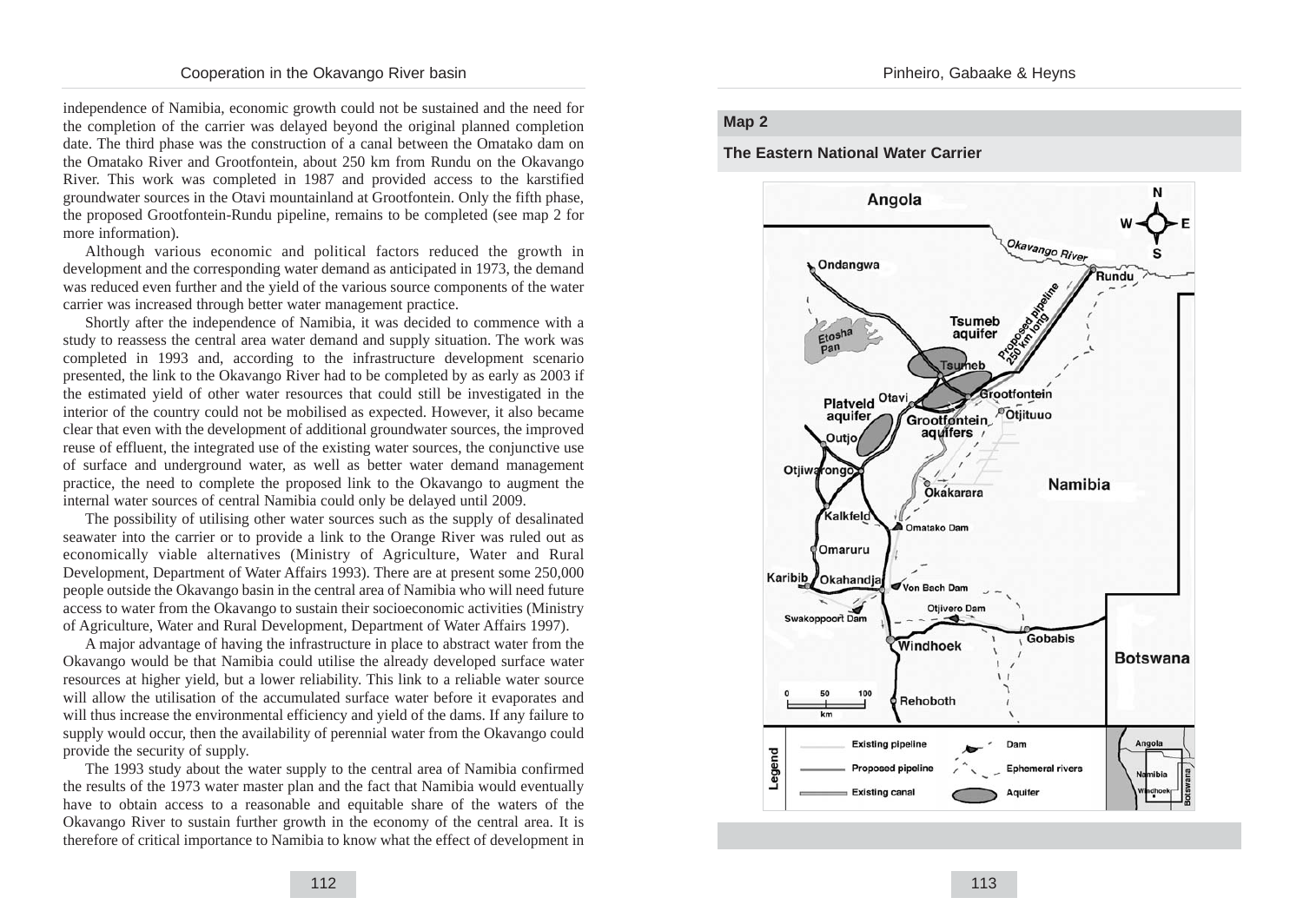Angola would be on the flow in the Okavango at the proposed future abstraction point at Rundu.

# **Concerns about access to Okavango water**

The prolonged war that started in Angola before 1974 ended recently and this considerably increased the potential for developments that would require water from the Okavango. It is now possible to achieve meaningful infrastructure development and to improve the socioeconomic conditions of an estimated 800,000 people living in the upper reaches of the Okavango catchment and on the plains in south-eastern Angola.

Feasibility studies that were done by the Portuguese authorities prior to 1974 indicated that there is potential for hydropower generation (350 MW) and the development of irrigation (54,000 ha) in the Angolan portion of the Okavango catchment, but very little recent information is available about the future development potential. The existing and future water requirements, as well as the impacts that possible future industrial, mining or irrigation activities might have on water abstraction, the quality of the water and the downstream environmental health of the Okavango are not clear. Angola is therefore seen as a potential sleeping giant that will come alive and that may have severe consequences for the future availability of water for Namibian abstraction on the Kavango where it forms the border between Angola and Namibia, or for hydropower generation at Divundu or on the Okavango Delta.

Although the Botswana government is sympathetic towards the legitimate and reasonable water requirements of Namibia, the international conservation community views Botswana as the custodian of the Okavango Delta and this may have an impact on the Namibian plans to utilise water from the Okavango. A large number of environmental NGOs are active in the delta. They may be, to a certain extent, in a position to bring pressure to bear on the Botswana government as far as developments in the Okavango are concerned.

# **The creation of OKACOM**

Shortly after the independence of Namibia in 1990, the new Namibian government established a number of river basin institutions with other riparian states on the internationally shared border rivers of the country. The objectives of these commissions were to advise the respective governments about technical matters relating to the sustainable development, beneficial utilisation, integrated management and conservation of water resources of common interest among the watercourse states.

In September 1990, the governments of the People's Republic of Angola and the Republic of Namibia agreed to endorse and affirm the old agreements on the Cunene River between the colonial powers (Portugal and South Africa) and to re-establish the Permanent Joint Technical Commission (PJTC). In November 1990, the governments of the republics of Botswana and Namibia established the Joint Permanent Technical

Commission (JPTC) to deal with water resources of common interest. The watercourse states that are riparian to the active, perennial runoff in the Okavango basin are Angola, Botswana and Namibia and all three parties were represented on a bilateral basis in either the PJTC or the JPTC.

The need to utilise the waters of the Okavango to augment the water supplies in the central area of Namibia had already been identified long before independence, but the question of access to the water could not be taken up with the basin states because Namibia was not a sovereign state. The Namibian government therefore suggested to bring the commissioners of the PJTC and the JPTC together at a joint meeting in Windhoek to discuss the future development of the Okavango basin and the possibility to establish a tripartite water commission. This historic meeting took place in Windhoek in June 1991 and subsequently led to the establishment of the Permanent Okavango River Basin Water Commission (OKACOM) on 15 September 1994 in Windhoek between Angola, Botswana and Namibia.

At the first meeting of OKACOM, Namibia officially informed the other parties about the development of the proposed Eastern National Water Carrier and it became clear that the issue of co-ordinated development in the Okavango basin had to be addressed (Heyns 1999).

#### **Initial activities of OKACOM**

The first major achievement of OKACOM was to develop a proposal for a project to execute an environmental assessment of the Okavango basin and to develop an integrated water resource management strategy by June 1995 (OKACOM 1995). It was envisaged that the process to develop the strategy would provide comprehensive information about the state of the environment in the whole Okavango basin, and that an assessment of the prevailing situation would show the potential for the future development of the basin in each watercourse state. Such developments would require water from the Okavango watercourse system.

The envisaged management strategy would eventually enable the watercourse states to collect accurate data in order to provide a factual basis for informed discussions and sustainable decisions about the future utilisation of the water resources. This is viewed as one of the cornerstones of successful cooperation between the parties and would allow them to agree among themselves on the quantity of water required from the Okavango by each state to achieve its respective development objectives. Furthermore, the whole process would develop the required technical capacity and negotiating skills that are needed to reach consensus on the optimal solutions to achieve in an attempt to maximise the benefits of reaching the set objectives of each party.

In order to fund the proposed project, OKACOM approached the Global Environmental Facility (GEF) for support. The GEF agreed to make project development funds available to execute a transboundary diagnostic analysis in order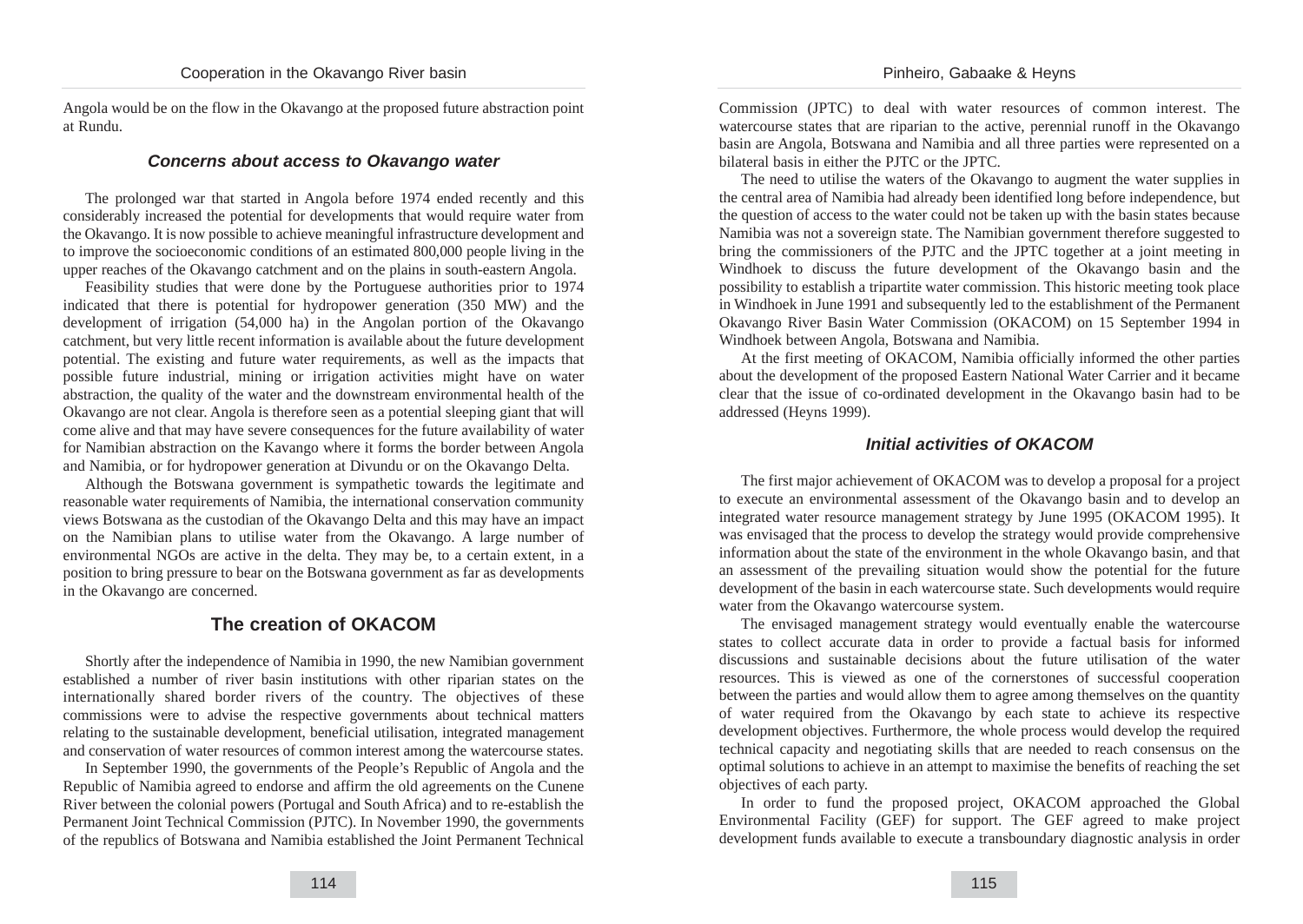to identify the key areas of concern and the gaps in the knowledge of the biophysical, social and economic environment in the Okavango basin. OKACOM appointed a steering committee, the Okavango Basin Steering Committee (OBSC) to manage the project. A study manager was subsequently retained to organise and coordinate the activities of more than 20 consultants in various fields of expertise, representing all three basin states. In this process, the projects and programmes required for a strategic action plan to study the potential of the Okavango basin and to develop the proposed integrated management plan for the Okavango were determined.

The diagnostic analysis was completed and a project brief could be drafted for submission to the GEF for further consideration and agreement to release funds for the development and implementation of the proposed strategic action plan.

This could be seen as the first initiative in Southern Africa where so many individual consultants from three basin states of a shared river system worked together to achieve a common goal and is in itself a major achievement in integrated water resource management.

The present status of the GEF project is that the documents were approved by the GEF council and OKACOM. The start-up funds for the project will be released as soon as the document has been signed by all parties concerned.

## **OKACOM's functions**

The integrated management of transboundary water resources is guided by three fundamental principles. These are the inherent sovereignty of each watercourse state, the obligation that one state should not cause significant harm to another state in the utilisation of water from a commonly shared resource, and the requirement that the water use must be equitable and reasonable.

However, these principles cannot be enforced, nor can any third party be called upon to resolve a conflict, unless all parties concerned have agreed to such an intervention. The foundation for the prevention of conflicts therefore lies primarily in the development of functional institutional mechanisms to facilitate a dialogue between the parties about their internationally shared watercourses.

OKACOM was established because the parties understood the importance of working together before a conflict situation would arise. This proactive initiative was not imposed on the basin states by any external agency and OKACOM actually mobilised much international support by having taken positive steps to manage the affairs in the Okavango basin in an amicable way.

The procedure to establish OKACOM was kept relatively simple by utilising existing basin institutions. The agreement on OKACOM is not an elaborate document, but succeeded in bringing the parties together around the table for meaningful discussions. OKACOM is not an expensive institution with a large staff complement and a big budget. The commission had eight meetings since 1995 and facilitated a number of constructive achievements that would otherwise not have been possible.

OKACOM is a relatively young institution that is still evolving to become a major driving force in the sustainable development of the Okavango basin. The commission will seek financial support to develop capacity and to implement projects to avoid conflicts between the parties. These objectives will certainly attract the support of the international donor community.

# **Conclusion**

It is inevitable that Angola, Botswana and Namibia will use more water from the Okavango in future. While this may seem to be in conflict with environmental considerations, it is important that the mutual dependence of people and ecosystems in the Okavango basin should be accepted. There is therefore a need to maintain a balance between social, economic and environmental security in the basin.

OKACOM has already taken a number of steps to develop a process for the future implementation of an integrated water resource management strategy. The activities that have taken place so far – and will take place in future – are already building confidence, mutual understanding and trust between the parties through the exchange of information, joint planning and the development of a shared vision for the future (Heyns 1995).

These sentiments are the main driving forces behind the positive steps taken by the Okavango basin states to find a way to meet their future expectations.

# **References**

- Department of Water Affairs, South-West Africa Branch. 1969. *Popa Falls hydro-power scheme: Preliminary feasibility investigation*. Windhoek: DWA.
- Department of Water Affairs, South-West Africa Branch. 1974. *Waterbronontwikkeling met spesiale verwysing na die benutting van binnelandse surplus watervoorrade as alternatief tot die benutting van die water van die noordelike grensriviere.* (Water resource development in South-West Africa with special reference to the utilisation of surplus water sources within the country as an alternative to the utilisation of the northern border rivers). Windhoek: DWA.
- Department of Water Affairs. 1984. *Preliminary reconnaissance report on the irrigation possibilities along the Okavango River in the Kavango*. Windhoek: DWA.
- FAO. 1977. *Investigation of the Okavango Delta as a primary water resource for Botswana*. Rome: Food and Agriculture Organisation.
- Heyns, P. 1995. The Namibian perspective on regional collaboration in the joint development of international water resources*. International Journal of Water Resources Development* 11(4).
- Heyns, P. 1999. *Water resources management in Namibia with regards to the implementation of the Protocol on Shared Watercourse Systems of the Southern African Development Community.* Windhoek: DWA.
- IUCN. 1992. *The IUCN review of the southern Okavango integrated water development project*. Gland, Switzerland: IUCN.